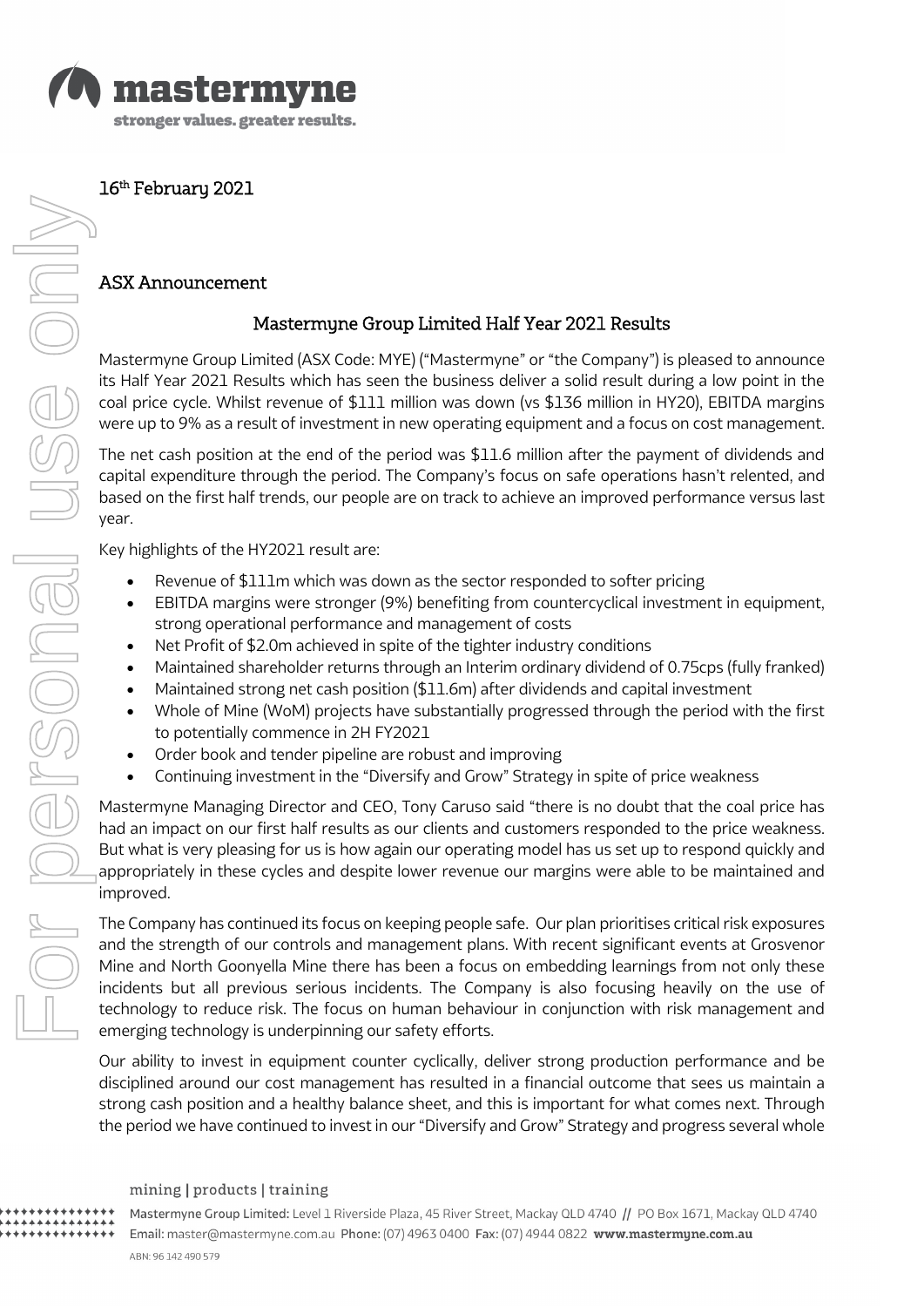

of mine opportunities which, with the strong recovery in coal prices, are now more likely to commence in the calendar year.

The Crinum underground project is now well progressed and the Company has been appointed as the Coal Mine Operator. During the first half the Company successfully re-entered the underground mine workings in conjunction with Queensland Mines Rescue to re-establish ventilation and verify the underground conditions. The mine is now in a period of care and maintenance awaiting the final investment decision to commence underground production with the decision expected during the second half of FY2021. This project will be a significant milestone for the business and will be the realisation of a long-term strategy to move into contract mining operations and we look forward to a successful outcome.

We have continued to expand the business into adjacent sectors and the recent appointment of a Hard Rock General Manager has ensured the focus on diversifying the business has not been lost. Through the period we have seen a number of hard rock tender opportunities flow through the business and our confidence is growing that we will be successful in winning work in this area. Alongside our organic growth strategy is growth by acquisition and we continue to explore opportunities in this regard.

All in all, whilst it has been a tougher half due to coal price weakness we are confident with what we are seeing in terms of a recovery in the coal sector and we are confident with our approach to diversifying and growing our business. We have a strong order book, an improving pipeline of tenders and several WOM opportunities which can potentially land in the near term so we are looking forward to the second half".

### **Outlook**

Despite the impacts of global COVID restrictions the outlook for metallurgical coal continues to be supported by strong long-term fundamentals. Metallurgical coal prices have recently recovered substantially from ~\$US100/t (Dec 20) to ~\$US150-160/t. Australia remains one of the lowest cost coal producers in the world, providing high quality metallurgical coal into Asian steel production markets. The demand for Australian seaborne metallurgical coal is expected to remain robust in the medium to long term.

The operational focus for the Mastermyne in the second half will be on executing the current order book safely and efficiently, and capturing project opportunities as they arise with the recovery of coal price. Clients have historically relied on contractors as they catch up or ramp up operations following a low point in the cycle. The Anglo American Aquila project has ramped up to full run rate expected under the original contract. The work scope and contract has subsequently been expanded and the Company expects to see additional revenue generated from this project as the mine moves towards longwall operations in 2022. The investment in the equipment fleet for the project has delivered improved margins and is providing a competitive advantage on the project. The Company was also successful during the period in securing contract extensions at Glencore's Integra Mine, BMA's Broadmeadow Mine and SIMEC's Tahmoor Mine. The recent scope increases and contract extensions are signalling that our clients are gaining confidence in the price outlook and will rely on contractors through this period of recovery.

The Group's order book, which is heavily weighted to Metallurgical coal projects (~95%+), currently stands at \$595 million with \$117 million to be delivered 2HFY21, \$201 million in FY2022, and \$278 million in FY2023 and beyond. In addition to the contracted works, the Company forecasts a further \$30-40 million per annum in recurring and purchase order work.

#### mining | products | training

Mastermyne Group Limited: Level 1 Riverside Plaza, 45 River Street, Mackay QLD 4740 // PO Box 1671, Mackay QLD 4740 Email: master@mastermyne.com.au Phone: (07) 4963 0400 Fax: (07) 4944 0822 www.mastermyne.com.au ABN: 96 142 490 579